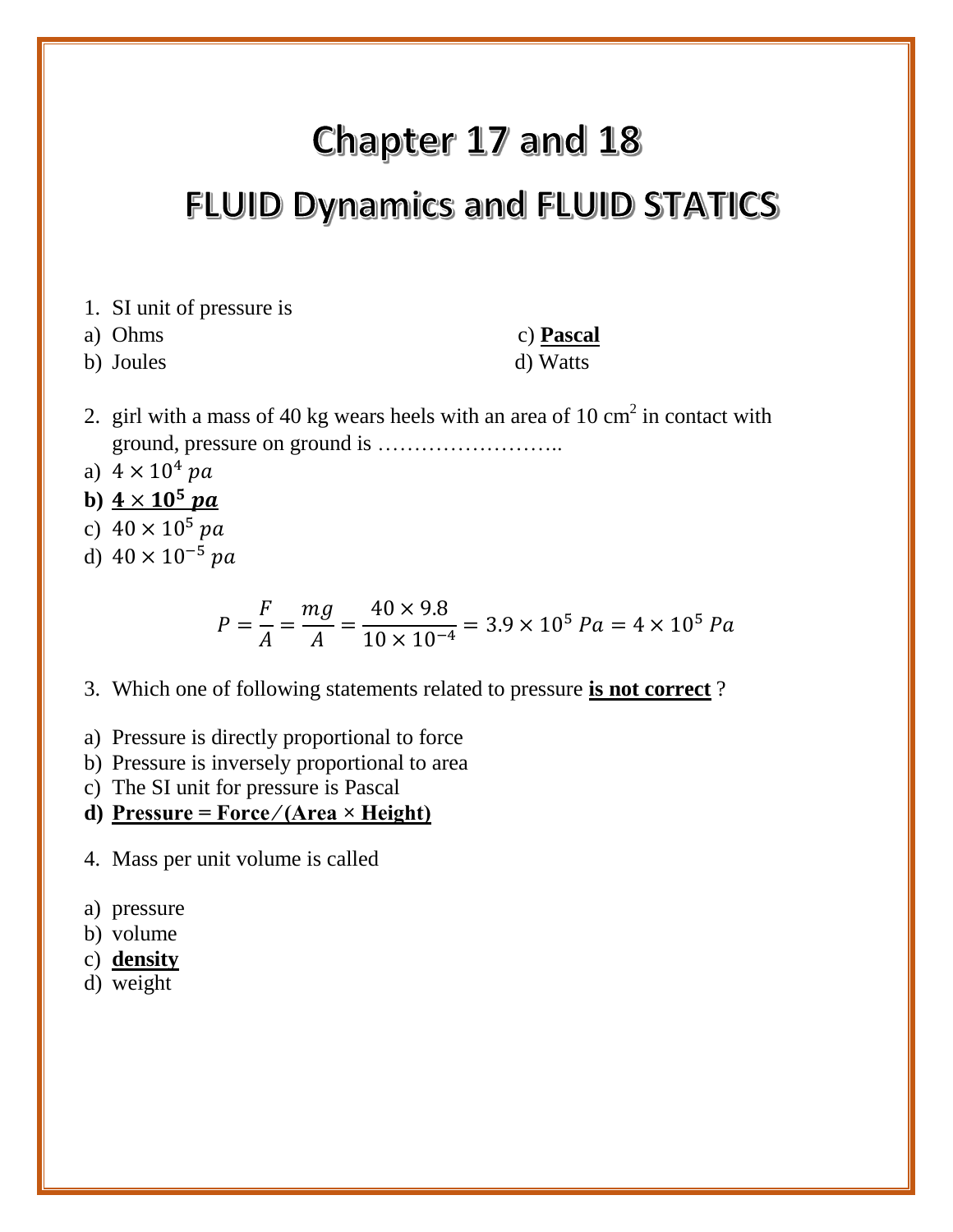- 5. Water flowing through hose having diameter 1 cm at speed of 1 m/s if water is to emerge at 21 m/s then diameter of nozzle is…
- a) 0.2 cm
- b) 0.1 cm
- c) 0.02 cm
- d) 0.01 cm

$$
A_1 v_1 = A_2 v_2
$$
  
\n
$$
A = \pi \left(\frac{d}{2}\right)^2
$$
  
\n
$$
\pi \frac{d_1^2}{4} v_1 = \pi \frac{d_2^2}{4} v_2
$$
  
\n
$$
d_1^2 v_1 = d_2^2 v_2
$$
  
\n
$$
d_2^2 = \frac{d_1^2 v_1}{v_2} = \frac{1 \text{cm} \times 1 \text{ m/s}}{21 \text{ m/s}} = \frac{1}{21}
$$
  
\n
$$
d_2 = \sqrt{\frac{1}{21}} = 0.2 \text{ cm}
$$

- 6. Normal force acting per unit cross sectional area is called
- a) weight
- b) **pressure**
- c) volume
- d) friction
- 7. Pressure in fluid depends upon
- a) depth below surface
- b) density of fluid
- c) value of g
- d) **all of above**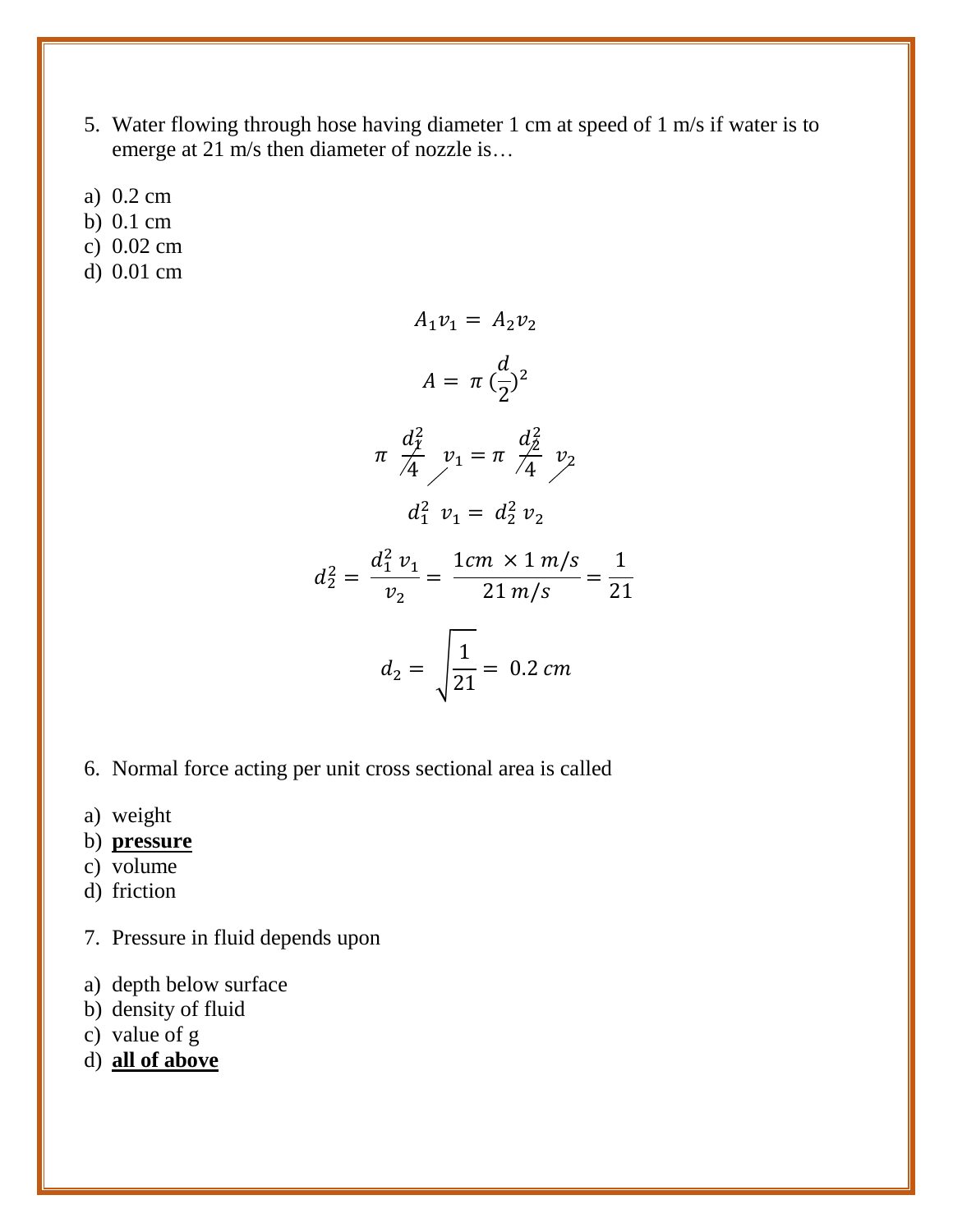- 8. As depth increases, pressure in a fluid
- a) **increases**
- b) decreases
- c) remains constant
- d) varies
- 9- A force of 50N acts uniformly to a surface. What the area of the surface if the pressure is 200 Pa
- a)  $0.35 \text{ m}^2$
- **b**)  $0.25 \text{ m}^2$
- c)  $2.5 \text{ m}^2$
- d)  $3.5 \text{ m}^2$

$$
P = \frac{F}{A}
$$
  

$$
A = \frac{F}{P} = \frac{50}{200} = 0.25 \, m^2
$$

- 10- A cub of a certain metal has 0.040 m sides and its mass is 0.48 kg .What is the mass density of the cube?
- a)  $12 \text{ m}^3/\text{kg}$ b)  $300 \text{ m}^3/\text{kg}$ **c)7500 kg/ m 3**
- d)1800 kg/ $m^3$

11. Which of the following choices is equivalent to the SI unit of pressure, the pascal ? a) N/m

## **2 b ) kg/m s**

- c) N/s
- d ) kgm/s  $^2$

12. Pressure is a measure of

## **a) the force per unit area that a fluid exerts.**

- b) the force exerted by a fluid.
- c) the force per unit time that a fluid exerts.
- d) the energy in a fluid.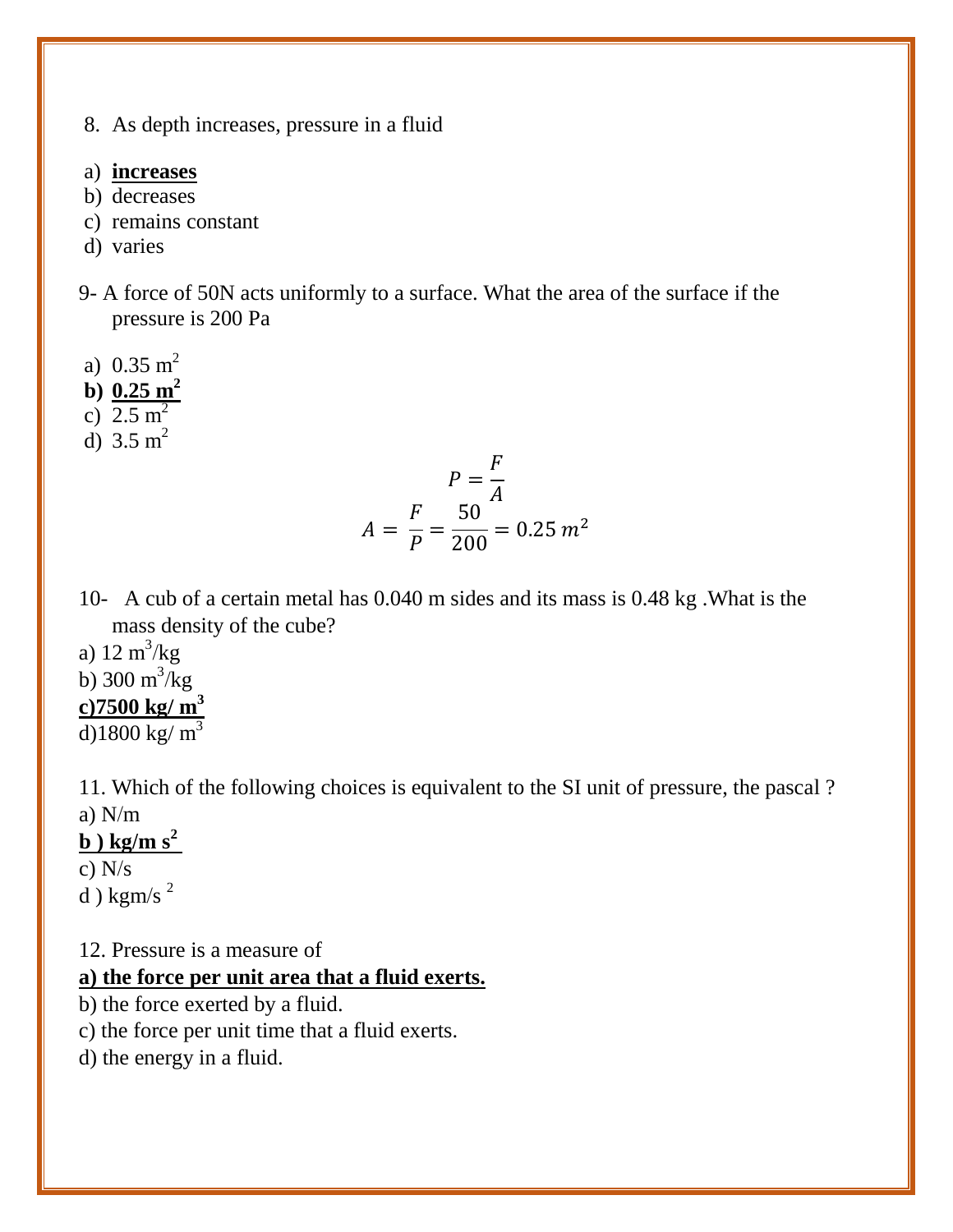- 13. The density of mercury is  $1.36 \times 10^4$  kg/m<sup>3</sup>. What is the mass of a  $4.00 \times 10^4$ m<sup>3</sup> sample of mercury?
- a) 6.29 kg

## **b) 5.44kg**

- c) 2.94 kg
- d) 0 .00294 kg
- 14. Which one of the following expressions gives the correct relationship between pressure and force?
- **a) P= F⁄A**
- b)  $P=FA$
- c)  $P = F$
- d)  $P = A/F$
- 15. According to equation of continuity when water falls its speed increases, while its cross sectional area
- a) increases
- **b) decreases**
- c) remain same
- d) different
- 16. Simplified equation of continuity is represented as
- **a**)  $A_1V_1 = A_2V_2$
- b)  $A_1v_2 = A_2v_2$
- c)  $A_1v_1 = A_1v_2$
- d)  $A_2v_1 = A_1v_1$
- 17. If every particle of fluid has irregular flow, then flow is said to be
- a) laminar flow
- **b) turbulent flow**
- c) fluid flow
- d) both a and b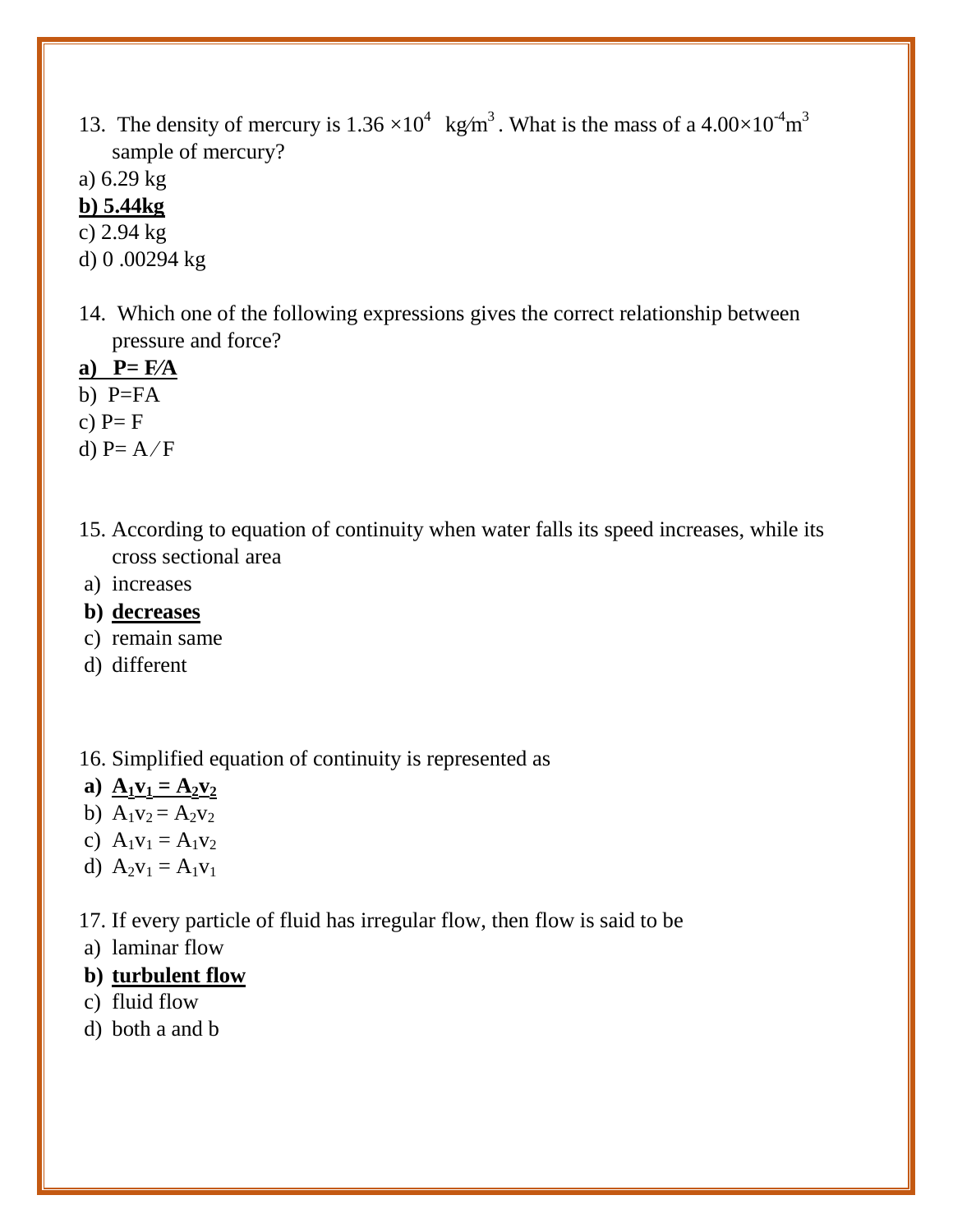- 18. Water flowing through hose having diameter 1 cm at speed of 1 m/s if water is to emerge at 21 m/s then diameter of nozzle is
- **a) 0.2 cm**
- b) 0.1 cm
- c) 0.02 cm
- d) 0.01 cm
- 19. Frictional effect between layers of flowing fluid is known as
- **a) viscosity**
- b) friction
- c) gravity
- d) surface tension
- 20. . Pressure in liquids is defined by formula
- a)  $p = h/\rho g$
- b)  $p = \rho/hg$
- c)  $p = g/\rho h$
- **d**)  $P = h \rho g$
- 21. Atmospheric pressure is measured by
- a) Mercury manometer
- **b) Mercury barometer**
- c) Mercury galvanometer
- d) Mercury Thermometer
- 22. In Physics, pressure is defined as
- a)  $P = A \times F$
- b)  $P = A/F$
- c)  $P = F/A$
- d)  $P = F/d$